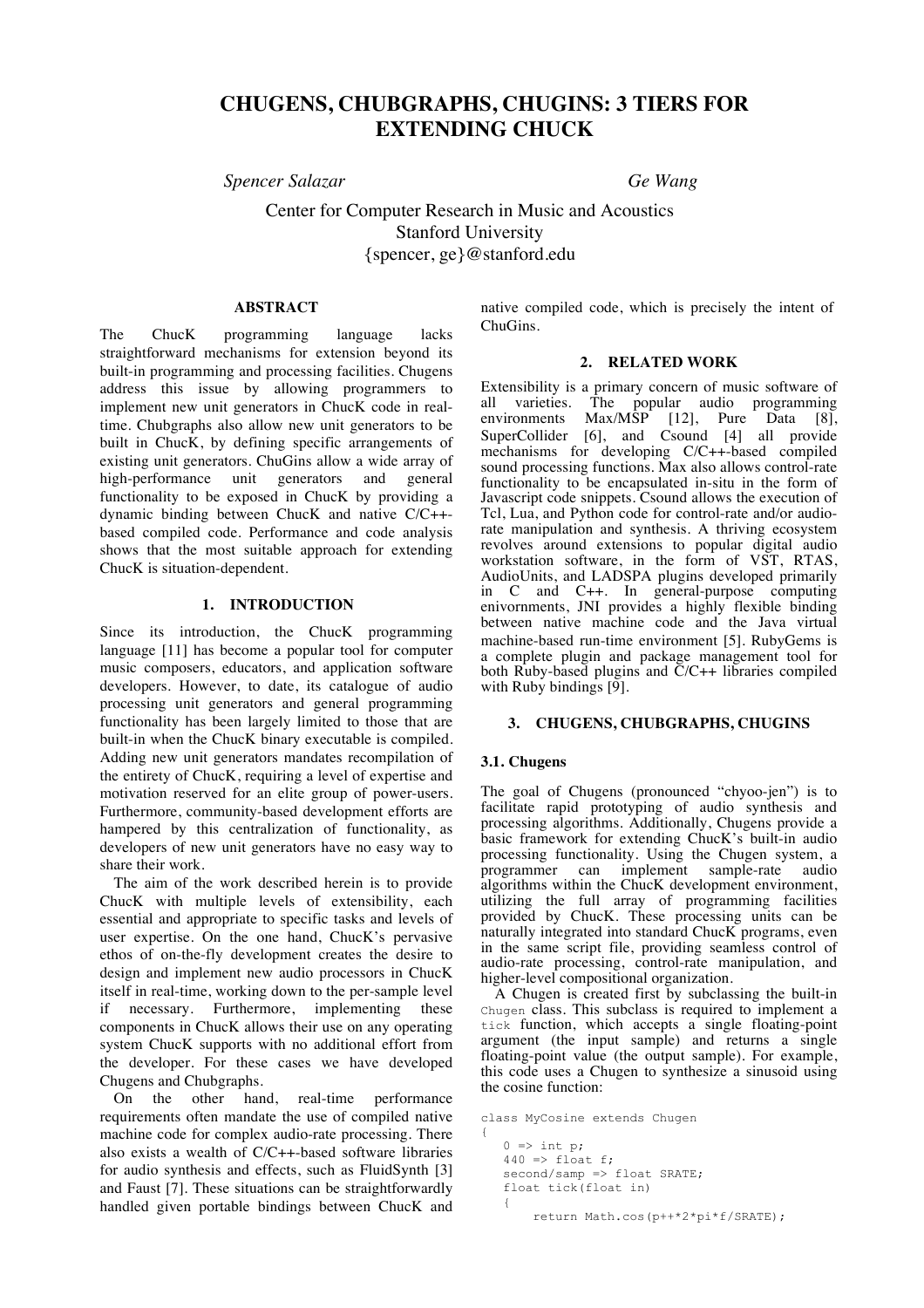In the case of an audio synthesizer that does not process an existing signal, the input sample may be ignored.

A Chugen defined so may be integrated into audio graphs like any standard ChucK ugen. Since the tick function is just a standard ChucK class member function, it can be as simple or as elaborate as required. Standard library calls, file I/O, multiprocessing (using spork), and other general ChucK programming structures can be integrated into the tick function and supporting code. For performance reasons, its important to consider that the tick function will be called for every sample of audio, so simple tick functions will typically perform better. Moreover, the intrinsic overhead of ChucK's virtual machine architecture will cause Chugens to underperform compared to a native C/C++ implementation. Lastly, since Chugens are fundamentally a specialization of a ChucK class, it may define functions to provide structured access to whichever parameters it wishes to expose to the programmer.

## **3.2. Chubgraphs**

Chubgraphs (pronounced "chub-graph") provide a way to construct new unit generators by composition, arranging multiple existing ugens into a single unit. In this way, common arrangements of existing unit generators can be defined and instantiated. Furthermore, Chubgraph parameters can be exposed in a structured manner via class member functions.

A Chubgraph is defined by extending the Chubgraph class. The Chubgraph class has member variables named inlet and outlet; inlet is a ugen that represents the input signal to the Chubgraph, and outlet is the output signal. The Chubgraph's internal audio processing graph is created by spanning a sequence of ugens between inlet and outlet. The following Chubgraph implements a basic feedback echo processor:

```
class Feedback extends Chubgraph
{
    inlet => Gain dry => outlet;
   dry \Rightarrow Delay delay => outlet;
   delay => Gain feedback => delay;
   0.8 => feedback.gain;
   1::second => delay.delay;
}
```
(Chubgraphs that do not wish to process an input signal, such as audio synthesizing algorithms, may omit the connection from inlet.)

Compared to Chugens, Chubgraphs have obvious performance advantages, as primary audio-rate processing still occurs in the native machine code underlying its component ugens. However Chubgraphs are limited to audio algorithms that can be expressed as combinations of existing unit generators; implementing, for example, intricate mathematical formulae or conditional logic in the form of a ugen graph is possible but, in our experience, fraught with hazard.

#### **3.3. ChuGins**

ChuGins (pronounced "chug-in") allow near limitless possibilities for expansion of ChucK's capabilities. A ChuGin is a distributable dynamic library, typically written in C or C++ compiled to native machine code, which ChucK can be instructed to load at runtime. When loaded, the ChuGin defines one or more classes that are subsequently available to ChucK programs. These classes may define new unit generators or provide general programmatic functionality beyond that built in to ChucK. Since these classes are normal ChucK classes implemented with native code, member functions and variables can be used to provide an interface to control parameters.

ChuGins are best suited for audio algorithms that are reasonably well understood and stand to gain from the performance of compiled machine code. The "writecompile-run" development cycle and C/C++-based programming mandated by ChuGins make<br>implementation of audio processors require implementation of audio processors require comparatively more effort than the Chubgraph or Chugen approaches. However for ugens a programmer intends to use over an extended period of time, the effort to implement a ChuGin will quickly pay off in the form of lower CPU usage.

An additional advantage of ChuGins is that they may provide functionality far outside the intrinsic capabilities of ChucK. Complex synthesis C/C++ based synthesis packages can be imported wholesale into ChucK, opening up an abundance of sonic possibilities. For example, ChuGins have been implemented to bring audio processing programs from the Faust programming language into ChucK. Similarly, the SoundFont renderer FluidSynth has been packaged as a ChuGin. This functionality is not limited to audio processing; a serial port input/output ChuGin is under development, as are other general purpose programming libraries.

Development of a ChuGin is somewhat more complex than Chubgraphs or Chugens, and does not lend itself to explicit presentation of code herein. Using a set of convenience macros, a ChuGin developer first defines a query function, which ChucK calls upon first loading the ChuGin. ChucK provides the query function with routines with which to define unit generators and classes, specify what member variables and functions are associated with these, and indicate a tick function in the case of unit generators. These are then defined in C/C++, using predefined macros for interactions with the upper-level ChucK runtime, such as retrieving function arguments, getting and setting member variables, and handling input/output samples. This code is then compiled into a dynamic library using the standard facilities for doing so on the target computing platform ( $\text{gcc}$  for Mac OS  $\bar{X}$  and Linux systems, Visual  $C_{++}$  for Windows systems). Additional  $C/C_{++}$  code and parts of or entire libraries, such as STK, may be compiled into the dynamic library using the mechanisms standard for those operations on the target platform.

#### **3.4. FaucK**

Faust is a functional programming language designed for real-time signal processing and synthesis. Using a concise block-diagram based specification language, Faust can produce audio signal processors and synthesizers for a wide variety of target backends, such as Pure Data, Max/MSP, SuperCollider, VST, and others. The ease with which one can implement intricate

}

}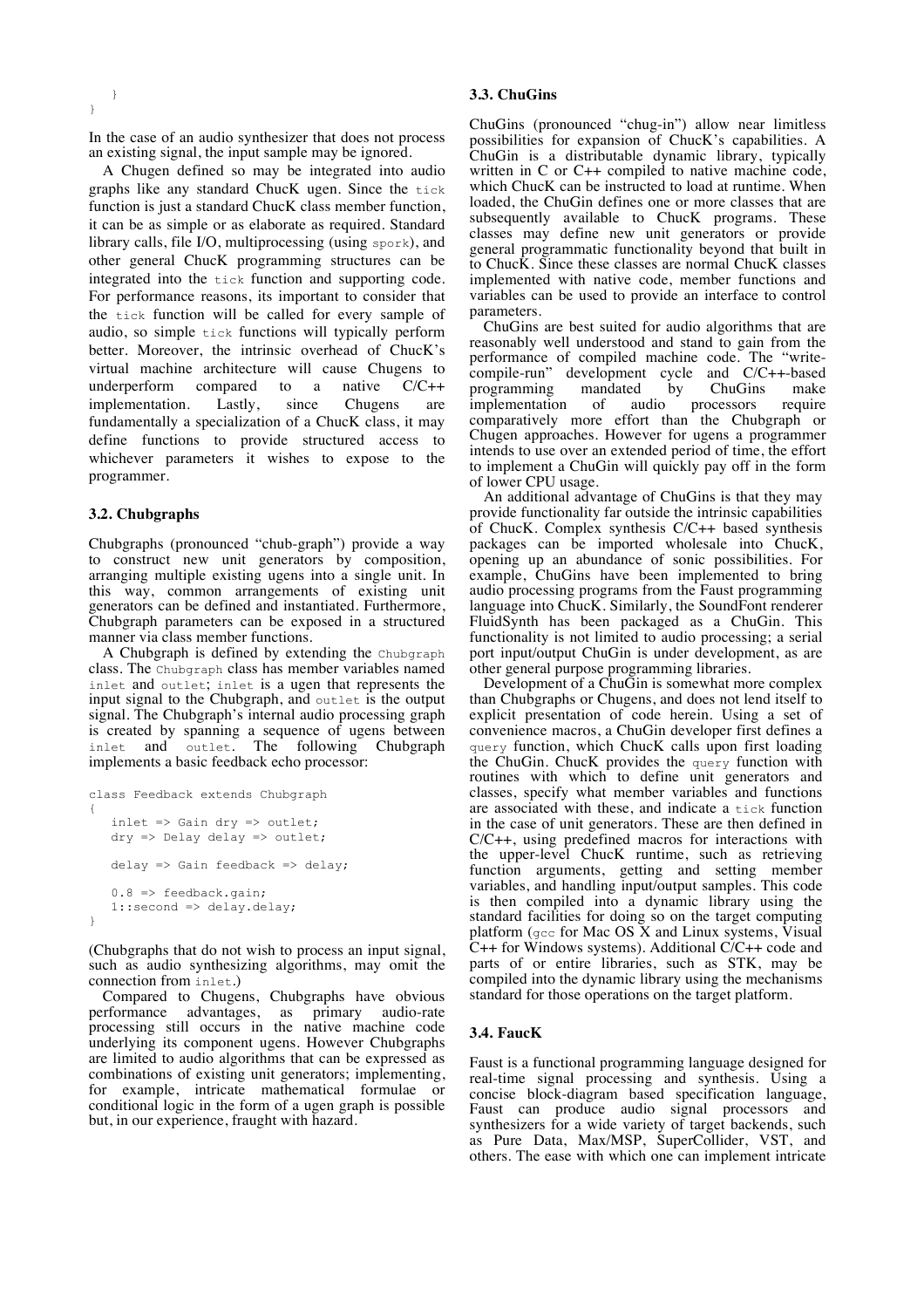signal processing routines in Faust has led to a plethora<br>of high-quality audio effects and synthesizers audio effects and synthesizers implemented using it.

A bridge between Faust and ChucK would both expand the sonic palette of ChucK and motivate ChucK users to develop new unit generators in Faust, enriching the software ecosystems of both. FaucK seeks to provide such a bridge, in the form of a Faust architecture file and an accompanying compilation script. Executing this script with the name of a Faust source file as an argument will produce a ChuGin implementing the processor defined in the Faust file. Using these utilities, a variety of existing algorithm designs can be readily introduced into the ChucK unit generator library.

#### **4. PERFORMANCE CASE STUDIES**

Execution speed of audio software is typically a vital metric for computer musicians, as real-time audio synthesis requires timely production of tens of thousands of samples per second. To evaluate the performance of our mechanisms for extending ChucK, we designed and implemented several reference unit generators using each method. For each method, we measured the time required to offline-render 5 minutes of audio using the resulting unit generator.

In many situations not only is CPU time at a premium, but a programmer's time to implement a specified application is also limited. Therefore, often "less complex" programs are more desirable than "more complex" programs because they can be developed faster and be better understood by other programmers. While quantifying code complexity is a nuanced and volatile field of inquiry, we have chosen to represent it in the form of lines of code required to implement the unit generator using each method. In addition to characterizing code complexity, lines of code gives some approximation of how long the extension may have taken to develop.

Finally, to construct an overall picture of performance vs. development effort, we have created a composite statistic formed by the product of these two metrics, named "aptness." A lower aptness indicates that a particular technique is more appropriate for a particular processing application than a technique with a higher aptness.

## **4.1. CombFilter**

For this case study we implemented a basic recursive feedback with moving average comb filter (the "plucked string filter" described in [10]). For reference, the comparatively concise Chubgraph version is as follows:

```
public class CombFilter extends Chubgraph
{
     inlet \Rightarrow Delay d \Rightarrow outlet;
     d \Rightarrow OneZero oz => d;
     -1 \Rightarrow oz.zero:
     100::sampling \Rightarrow d.delay;0.75 \Rightarrow \text{oz.gain};}
```
As can be seen in Table 1, the ChuGin variant of CombFilter performs best, but the Chubgraph version is not far behind. The Chugen version performs poorly as a result of requiring execution of ChucK code at audiorate, and also requires more code than the Chubgraph, as the delay line and moving average filter needed to be implemented from scratch. Given the vastly superior

lines of code and aptness metrics, the Chubgraph is probably the best approach to use in this case. Chubgraph excels here because CombFilter is essentially a particular arrangement of existing unit generator primitives, i.e. Delay and OneZero, allowing a concise and efficient implementation. A ChuGin may be more appropriate if speed is the utmost concern, but its inferior code complexity makes it largely undesirable in this class of audio processing algorithm.

| <b>CombFilter</b> | Time $(s)$ | Lines of Code | Aptness |
|-------------------|------------|---------------|---------|
| Chugen            | 10.944     | 18            | -197    |
| Chubgraph         | 2.841      | Q             |         |
| ChuGin            | 2.001      | 65            |         |

**Table 1.** Performance and complexity measurements for CombFilter.

#### **4.2. Bitcrusher**

This audio processor performs sample rate reduction by decimation and destructive sample-width compression to recreate its input at a specific sample rate and sample width. The result typically sounds as if it was synthesized by vintage, low-resolution audio or video game hardware such as the Casiotone family of consumer keyboards or the Nintendo Entertainment System. For reference, the shortest version, using Chugen, is listed here:

```
public class Bitcrusher extends Chugen
{
    8 \Rightarrow int bits;
    4 \Rightarrow int ds;
     float sample;
     int count;
    Math.pow(2,31) $int => int INT MAX;INT MAX $ float => float fINT MAX;
     fun float tick(float in)
     {
         if(count++ % ds == 0)
           Math.min(1, Math.max(-1, in)) => sample;
         (sample * fINT MAX) $ int => int q32;
         32-bits => int shift;
         ((q32 \gt) \text{shift}) \lt < \text{shift}) \Rightarrow q32; return q32 / fINT_MAX;
     }
}
```
The results in Table 2 once again show the ChuGin as the performance leader. Chugen is the most concise, and, unsurprisingly, the poorest performing contender. Chubgraph performs better than Chugen, but much worse than ChuGin, and is far more complex in this case. The built-in unit generators at the disposal of Chubgraphs are ill suited to tasks involving conditional logic and intricate non-linear arithmetic manipulation. (Subjectively, the Chubgraph implementation is so obtuse that a cursory perusal of its code would likely not reveal its function except to an expert ChucK programmer.) Therefore, this algorithm would be ideal to develop and prototype as a Chugen. If a computer musician finds him or herself using this Chugen often, or requires faster execution time, reimplementation as a ChuGin would be appropriate.